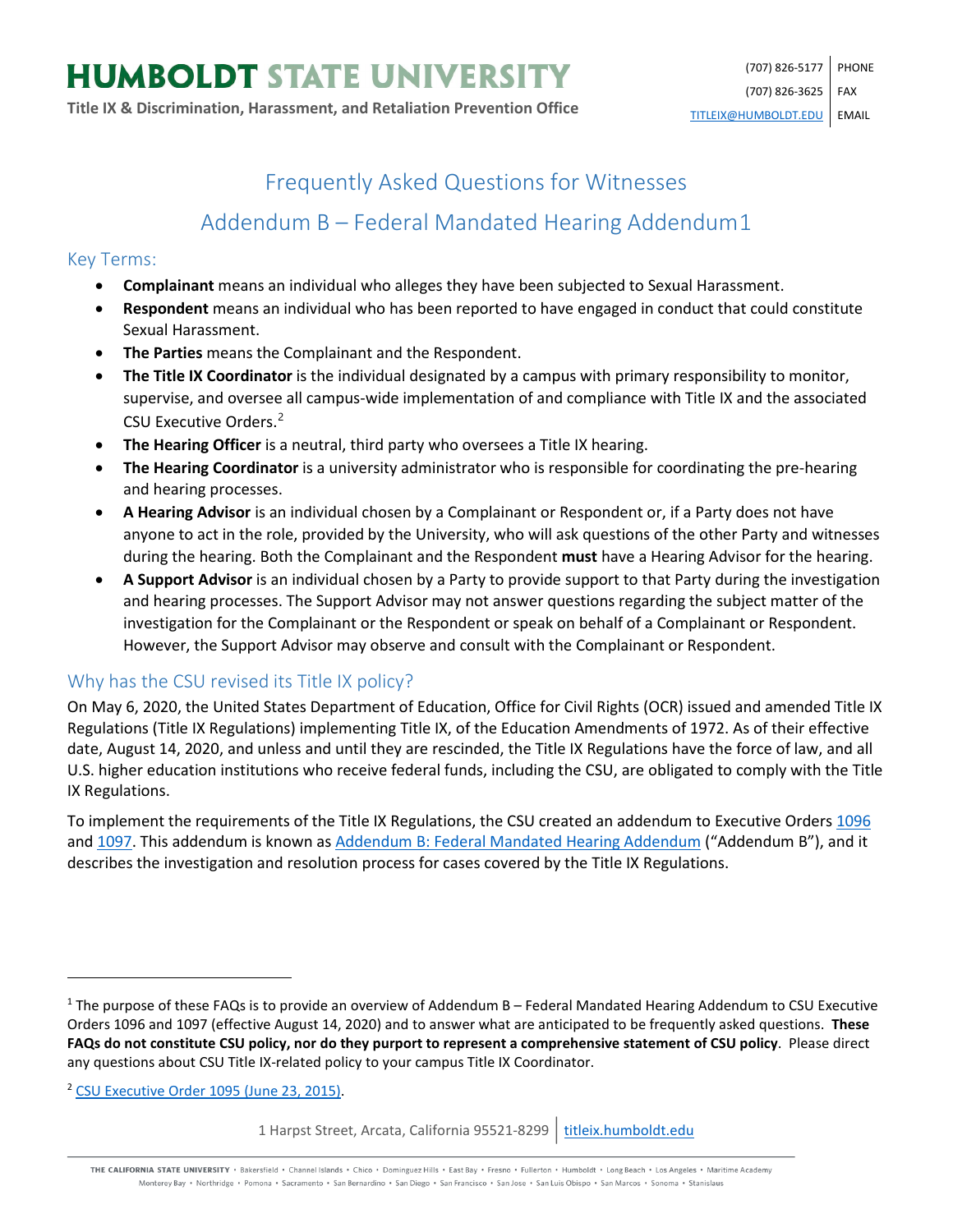## What kinds of cases are impacted by this new policy?

Addendum B, which incorporates the Title IX Regulation requirements, applies to cases involving allegations that are defined by the Title IX Regulations as Sexual Harassment in an Education Program or Activity against a person (including, but not limited to students and employees) in the United States.

#### How do these changes affect me?

If you are interviewed as a witness as part of an investigation under Addendum B, you may be asked to later attend a hearing to answer questions.

#### What is a hearing?

A hearing is a meeting that occurs once an investigation under Addendum B has finished and during which an independent Hearing Officer listens to the witnesses, including the Complainant and the Respondent, and analyzes the evidence. The Complainant's and the Respondent's Hearing Advisors ask questions of the other Party and witnesses. The Hearing Officer may also ask questions of the Parties and witnesses and decides about whether the Respondent is responsible for the conduct as alleged. The Hearing Officer will oversee and guide the hearing.

## I already gave my statement to the Investigator, and they took notes – why do I have to attend a hearing?

The Federal Title IX Regulations require that the Parties (the Complainant and Respondent) have an opportunity to ask questions (through their Hearing Advisors) in a live hearing of each other and any other witness who provided a statement during the investigation, in order for those statements to be considered by the Hearing Officer in making their decision. The Hearing Officer may also ask the Complainant, Respondent, or a witness questions of their own. The Complainant and Respondent will not ask questions directly of the witnesses. Instead, they will each have a Hearing Advisor who will ask questions of witnesses on their behalves.

## Will the Complainant and the Respondent know what I said during my interview with the Investigator?

Yes, all evidence that is directly related to the allegations, including witness statements, must be provided to the Parties and their Support Advisors, if any. We understand that it can be difficult to be asked questions about people who you know or work with, and who may even be your friends. You may be concerned that they will be upset with you for providing information. While we cannot control how other people feel, we can prohibit people taking negative action toward you based on those feelings ("retaliation") that interfere with your ability to work or continue with your education. Addendum B – Federal Mandated Hearing Addendum prohibits retaliation against anyone who files a complaint or assists or participates in a policy-related investigation/proceeding. This means that a Complainant, Respondent, or anyone else, is prohibited from taking negative action against you as a result of your participation as a witness. Please discuss any concerns you have about retaliation with the Title IX Coordinator and contact them immediately if you believe that you have been the target of retaliation. The Title IX Coordinator's contact information is provided on the final page of this document.

#### I heard that the new process involves cross-examination – what does this mean?

Cross-examination means asking questions of a witness (including the Complainant or Respondent) about the witness's statements or to asses credibility (i.e. believability). In the hearing process, the Respondent's and Complainant's Hearing Advisors will "cross-examine" the other Party and witnesses. Hearing Advisors will either be individuals of the Parties' choice or provided by the University. This means that the Complainant and Respondent will **not** be communicating directly with each other or witnesses, and such direct communication will not be permitted at any time during the hearing. This process of providing for "indirect" questioning by the Hearing Advisors is intended to minimize anxiety for the participants in the hearing.

#### Why do Hearing Advisors ask the questions rather than the Hearing Officer?

The Title IX Regulations require that the Parties' Hearing Advisors ask questions of the other Party and witnesses. Hearing Officers may also ask questions of their own.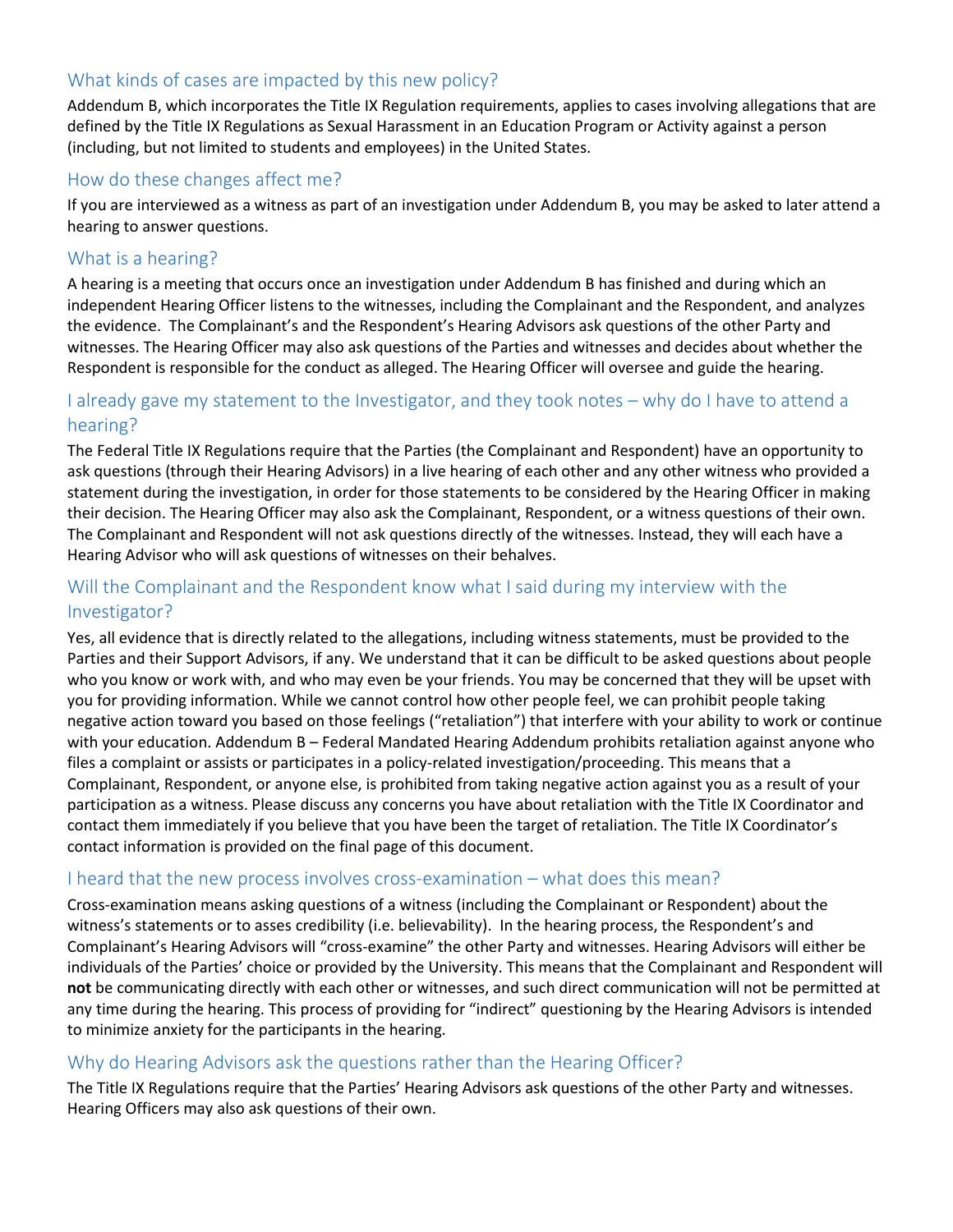## How will I know when and where the hearing will be?

Your campus Title IX Office will provide you with all the details of the hearing, including the date, time, location, participants, and purpose of the hearing, as well as the identity of the Hearing Officer. This information will be sent to you in a communication called a "Notice of Hearing." The Notice of Hearing should indicate how long you should make yourself available for the hearing (for example, whether you will need to be available for a few hours or for a full day). If you have any questions about the hearing, you should contact the Hearing Coordinator, who will usually be the person who sends the Notice of Hearing. The Hearing Coordinator is a university administrator who is responsible for coordinating the pre-hearing and hearing processes.

#### What if I have class, practice, or work at the time of the hearing?

It is recommended that you consult your schedule as soon as you receive the Notice of Hearing, which tells you the date and time of hearing. The Hearing Coordinator can arrange reasonable accommodations, including an excused absence from class, practice, or work to enable you to participate in the hearing. It is important that you communicate to the Hearing Coordinator your need for any accommodations as soon as possible.

If you absolutely cannot attend the hearing for some reason, it is important that you communicate this to the Hearing Coordinator as soon as possible, providing your reasons.

If you have questions, or are concerned about attending the hearing, the Hearing Coordinator is available to talk to you and answer any questions you may have.

#### Where will the hearing take place?

The hearing will be conducted using videoconferencing technology, unless circumstances are such that videoconferencing would not be appropriate. The University will utilize technology to ensure that the Complainant and Respondent will be able to simultaneously see and hear all of the proceedings and statements made (including yours) during the hearing.

#### Do I have to be in the same room as the Complainant and Respondent?

No, the hearing will take place using videoconferencing technology (unless circumstances are such that videoconferencing would not be appropriate), which means that you can participate in the hearing from wherever you choose, although you should try to ensure that you have a private space from which you can participate.

#### What does a private space mean and why does that matter?

The issues that are discussed during a hearing can be very sensitive and personal for everyone involved. Therefore, it is important that you are able to participate from a location that is quiet and where other people will not be in the same room as you. You might also consider using headphones to further increase your privacy and that of others involved in the hearing. If you are concerned that you will not have a private space for the hearing, please contact the Hearing Coordinator as soon as possible.

## What if I do not have access to technology for videoconferencing or I do not have a private space from which I can participate?

Please discuss these concerns with the Hearing Coordinator, who can make arrangements to ensure that you can fully participate in the hearing.

#### What if I am far from the campus at the time the hearing will be held?

In most instances, the hearing will take place using videoconferencing technology, which means you can participate from any private space of your choice. Therefore, you do not need to be close to the campus.

If you will be participating in the hearing from another state or from outside the United States, please inform the Hearing Coordinator so that they can consider any time differences in preparing everyone for the hearing.

#### How long will the hearing take?

It depends. A hearing will usually be scheduled for at least one full day but as a witness, you will only be expected to participate when it is your turn to answer questions. The Notice of Hearing should indicate how long you should plan to be available for when participating in the hearing. Since it can be difficult to predict exactly how long it will take to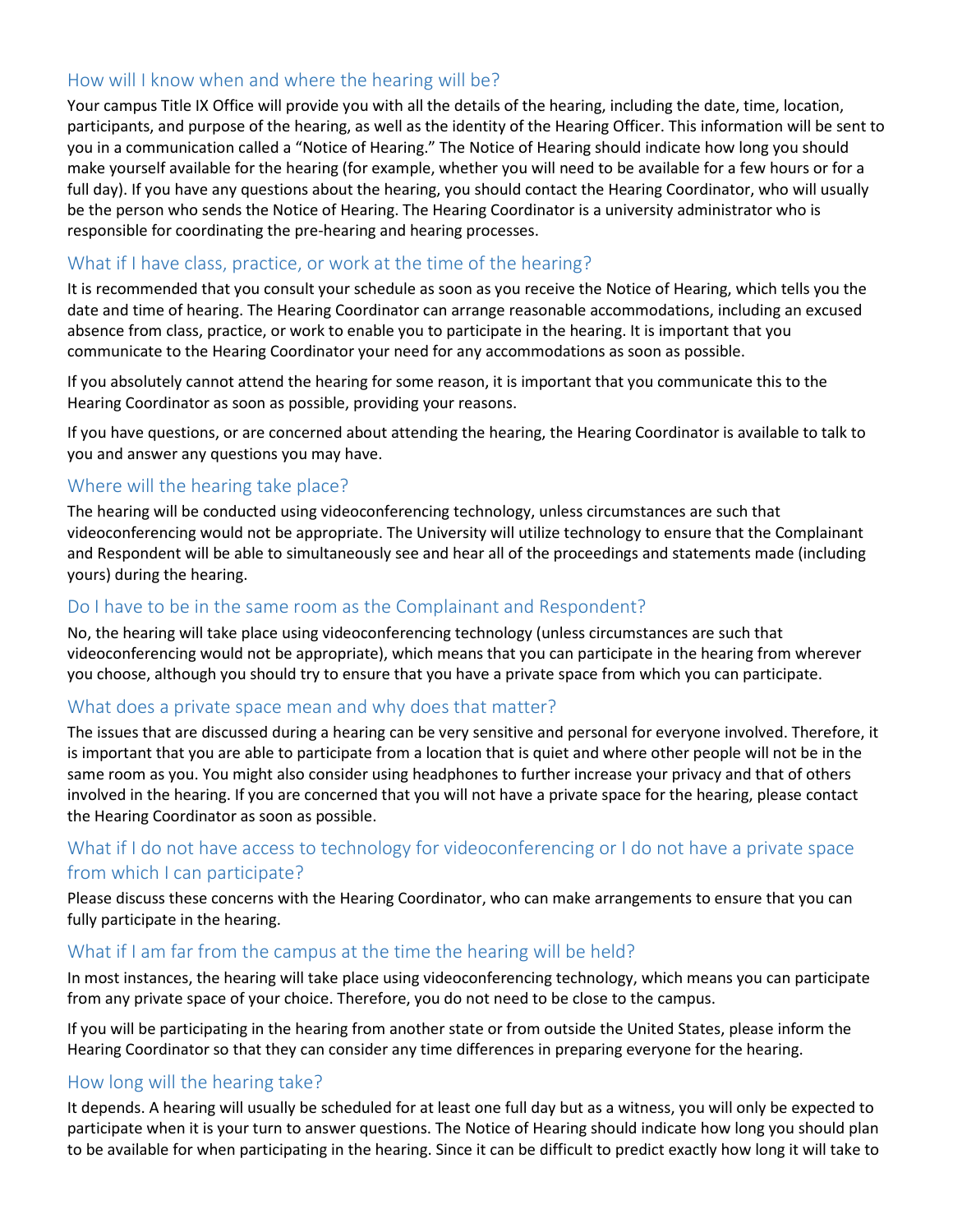hear each witness, including the Complainant and Respondent, it may sometimes be necessary for you to wait a while until it is your turn to participate in the hearing. We understand that your time is important and your flexibility in this regard is much appreciated.

## What if I need accommodations for a disability during a hearing?

Please let the Title IX Coordinator or Hearing Coordinator know as soon as possible if you require reasonable accommodations for a disability to enable you to fully participate in the hearing.

## What if I don't want to participate in the hearing?

Witness participation is an important part of the process, so we appreciate your cooperation in attendance at the hearing. If a witness does not attend the hearing, the Hearing Officer will not be able to rely on what that witness told the Investigator (even if it is described in the investigation report) because the witness will not be available to answer questions about those statements. While the outcome of the hearing does not rest on your statement alone, your non-participation may impact the Hearing Officer's ability to make a fully informed decision.

It is also important to know that if you are a witness and do not attend the hearing as requested, you may be subject to discipline (as a student or employee).

If you absolutely cannot attend the hearing for some reason, it is important that you communicate this to the Hearing Coordinator as soon as possible. If you have questions, or are concerned about attending the hearing, the Hearing Coordinator is available to talk to you and answer any questions you may have.

### Who else will be present at the hearing?

The hearing will be "closed" – this means that only those who need to be present will be part of the hearing. Who is present may vary depending on the circumstances; however, usually the following individuals will be present:

- Hearing Officer;
- Complainant;
- Respondent;
- Hearing Advisor and Support Advisor for Complainant;
- Hearing Advisor and Support Advisor for Respondent;
- Title IX Coordinator;
- Title IX Investigator (if not also the Title IX Coordinator);
- Hearing Coordinator;
- Student Conduct Administrator;
- An administrator from the CSU Chancellor's Office;
- Witnesses (who will only be present during the part of the hearing that is relevant to their statement).

Sometimes, it may be necessary to have additional people present, such as an information technology employee to assist with technology.

#### What will the hearing be like?

A hearing is a meeting during which an independent Hearing Officer listens to the witnesses, including the Complainant and the Respondent, and analyzes the evidence. The Complainant's and the Respondent's Hearing Advisors ask questions of the other Party and witnesses. The Hearing Officer may also ask questions of the Parties and witnesses and decides about whether the Respondent is responsible for the conduct as alleged. The Hearing Officer will oversee and guide the hearing.

During the hearing, the Complainant's and the Respondent's Hearing Advisors and the Hearing Officer will ask you questions. Each time a Hearing Advisor asks you a question, and before you answer the question, the Hearing Officer will say whether the question is "relevant." You are only required to answer questions that the Hearing Officer says are relevant. If the Hearing Officer decides that a question is not relevant, they will give a brief explanation as to why the question is excluded.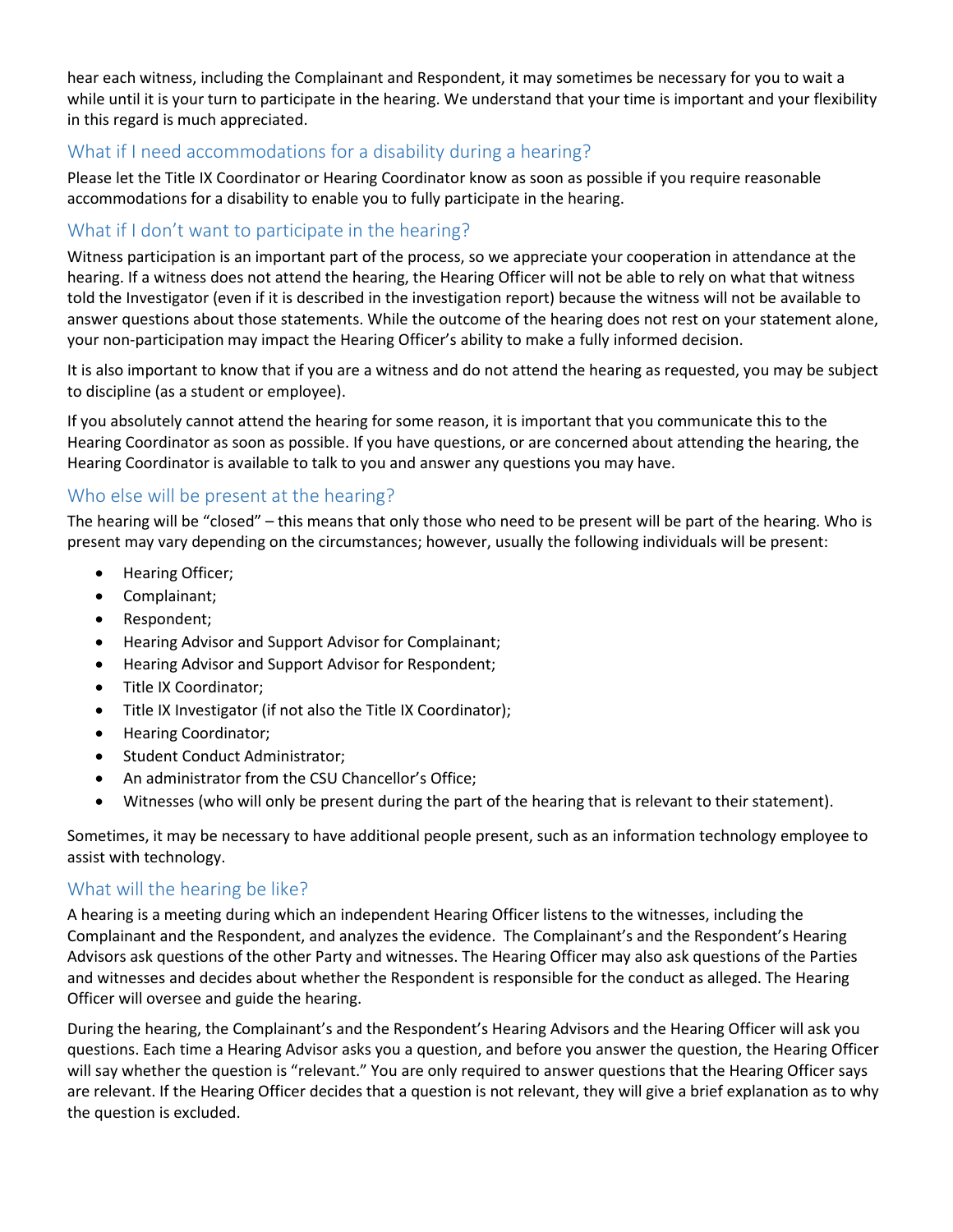Your job is to answer the questions truthfully. It is important to listen to the questions carefully, and ensure you understand the question before you answer. Remember to pause after you are asked a question by a Hearing Advisor so that the Hearing Officer can say whether the question is relevant. It is okay to ask the Hearing Advisor or Hearing Officer to repeat the question if you do not hear or understand it the first time. However, if you answer a question, the Hearing Officer will assume that you understood the question. If you do not know the answer to a question, or you cannot remember, you should say so – try not to guess.

During your meeting with the Investigator, they will have taken notes. If you have not already been provided with a copy of the statement that you gave to the investigator during your interview with them, you may ask the Hearing Coordinator for a copy. It is okay to refer to this during the hearing to refresh your memory. If there is anything written in the statement that you feel is inaccurate, you should tell the Hearing Officer.

You will only be present at the hearing when it is your turn to answer questions. Once the Hearing Advisors and Hearing Officer have finished asking you questions, you will be able to leave the hearing.

### What happens if a Hearing Advisor is abusive toward me?

Addendum B requires that all questions must be asked in a respectful, non-abusive manner. The Hearing Officer determines whether a question satisfies this requirement and may require that Hearing Advisor rephrase a relevant question or repeat the question in a respectful manner when the Hearing Officer determines that the question was asked in a disrespectful or abusive manner.

Abusive or otherwise disorderly behavior that causes a material disruption to a hearing will not be tolerated. The Hearing Officer may excuse from the hearing anyone (including either Party or their Hearing Advisor) whose behavior causes a material disruption.

It is important to know that you might be asked some questions that seem personal or intrusive. This does not automatically mean that the person asking the question is being rude or abusive. The nature of cases that are addressed through a hearing mean that personal and intimate details can sometimes be relevant. Hearing Officers are trained to recognize those questions that are personal but relevant and to distinguish those from questions that are simply intended to be abusive or humiliate someone.

## Will what I say during the hearing determine the outcome?

The Hearing Officer will be considering various types of relevant evidence in order to make their decision, including statements made by the Complainant and Respondent, documentary evidence such as text messages or emails, as well as statements provided by witnesses. The outcome of the hearing does not rest on your statement alone. While your participation is important, you should not feel that the outcome of the hearing is your responsibility or your "fault."

#### Will the hearing be recorded?

Yes. An audio recording of the hearing will be taken. It is important that you speak clearly and perhaps a little louder than you might usually so that your statements can be picked up on the recording. No one other than the university is permitted to make a recording of the hearing.

#### What if I start to feel overwhelmed or upset during the hearing?

If you feel like you need a break, please speak up and tell the Hearing Officer. It will usually be possible to take a brief break to visit the restroom, have some water and a snack, or just to get some fresh air. The Hearing Coordinator can provide information about and help connect you to resources on and off campus, such as the counseling center or the Employee Assistance Program, if you would like to talk to someone after the hearing.

## Do you believe the hearing requirement will have a negative effect on students and employees reporting sexual harassment or moving forward with their cases?

We hope not and will do our best to make the process as fair and compassionate as possible for everyone involved. All Hearing Officers receive training about our investigation and hearing process as well as the complex and sensitive issues surrounding allegations of sexual misconduct. We encourage students and employees to speak with their